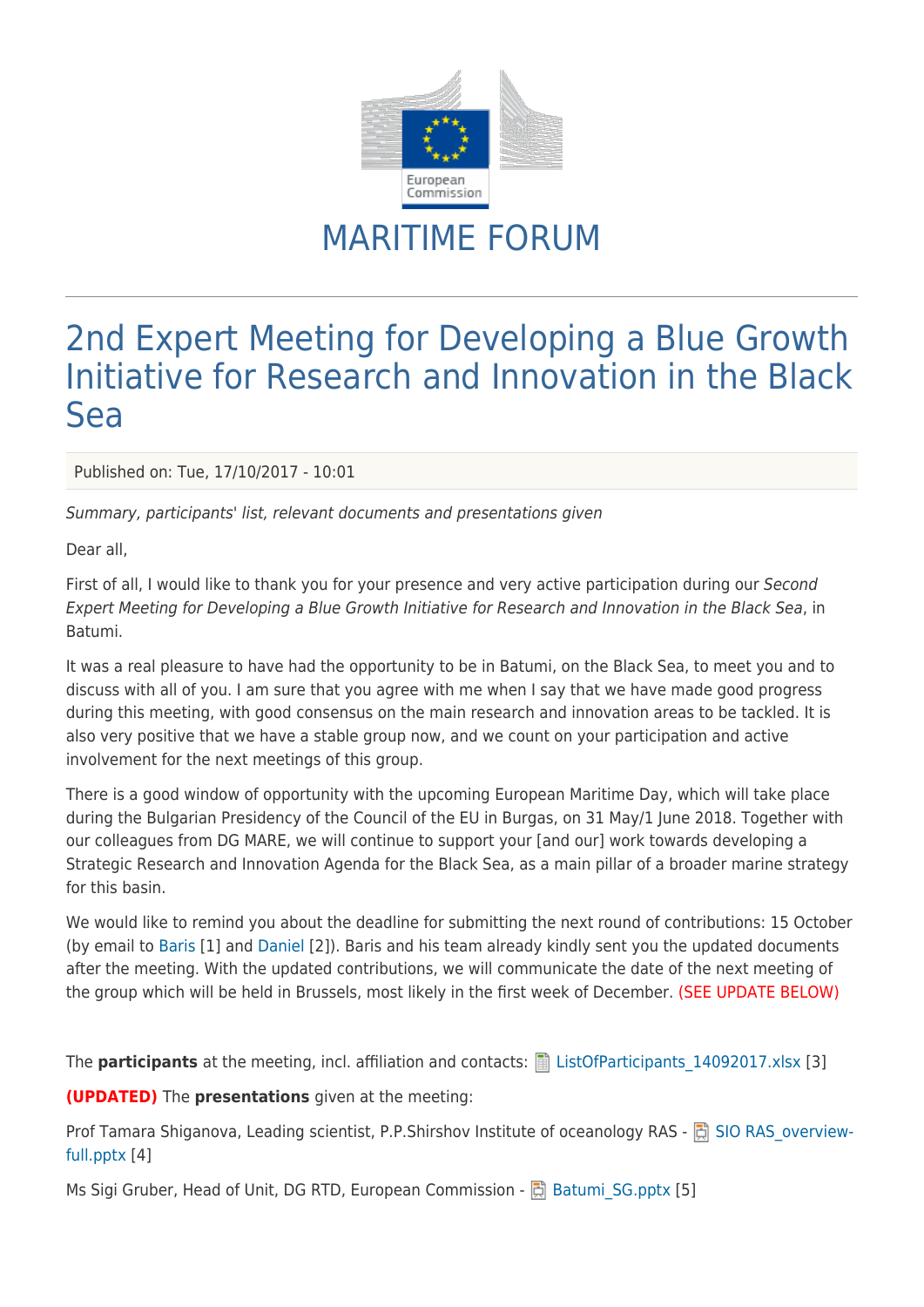Prof Snejana Moncheva, Director, IO-BAS, Bulgaria - **B**BS-Batumi-2017 -presentation SMoncheva.pptx [6]

Mr Gilles Lericolais, Director, European and international affairs, IFREMER, France - 同 [Lericolais-](https://webgate.ec.europa.eu/maritimeforum/system/files/Lericolais-SavetheSea-Batumi2017_1.pptx)[SavetheSea-Batumi2017.pptx](https://webgate.ec.europa.eu/maritimeforum/system/files/Lericolais-SavetheSea-Batumi2017_1.pptx) [7]

Dr Adrian Stanica, Director General, GeoEcoMar, Romania - El Lo Res Stanica 4rdStakeBS Batumi.ppt [8]

Ms Mariam Makarova, Head of the Water Division, Integrated Management Department, Ministry of Environment and Natural Resources Protection of Georgia - 同 Mariam Makarova - Georgia IMP.ppt [9]

同 Adrian Stanica structure questions issues.ppt [10]

[Questions Ms Moncheva.docx](https://webgate.ec.europa.eu/maritimeforum/system/files/Questions%20Ms%20Moncheva_0.docx) [11]

Couple of relevant documents:

 $\Box$  2017.09 SRA comparison divided (1).docx [12]

[2017\\_09\\_summary\\_report\\_of\\_BONUS\\_Final \(1\).docx](https://webgate.ec.europa.eu/maritimeforum/system/files/2017_09_summary_report_of_BONUS_Final%20%281%29.docx) [13]

**■ Updated template Black Sea BG Batum (1).xls [14]** 

**[Brochure - 2014-2015-2016 BG and SFS\\_SC2.pdf](https://webgate.ec.europa.eu/maritimeforum/system/files/Brochure%20-%202014-2015-2016%20BG%20and%20SFS_SC2.pdf) [15]** 

**A** [Brochure- Marine related projects in other parts of H2020 than SC2\\_2014-2015.pdf](https://webgate.ec.europa.eu/maritimeforum/system/files/Brochure-%20Marine%20related%20projects%20in%20other%20parts%20of%20H2020%20than%20SC2_2014-2015.pdf) [16]

[Brochure -Projects relevant for the Black Sea.pdf](https://webgate.ec.europa.eu/maritimeforum/system/files/Brochure%20-Projects%20relevant%20for%20the%20Black%20Sea.pdf) [17]

**Pictures** of the meeeting can be found below. They are visible only to you as group members.

## **(UPDATED) Next meeting**

Following an ad-hoc voting procedure, **11 December 2017** emerged as the most opportune date for the next meeting. The **venue** is the headquarters of **DG MARE in Brussels - 99, rue Joseph II, 1000 Brussels**.

Logistical information will follow.

The results of the voting on the **doodle scheduling assistant** are visible on the following link:<https://doodle.com/poll/cgymaxw3eryesq4e> [18].

The **summaries of the 2017 stakeholder conference** are available here:<https://webgate.ec.europa.eu/maritimeforum/en/node/4048> [19]

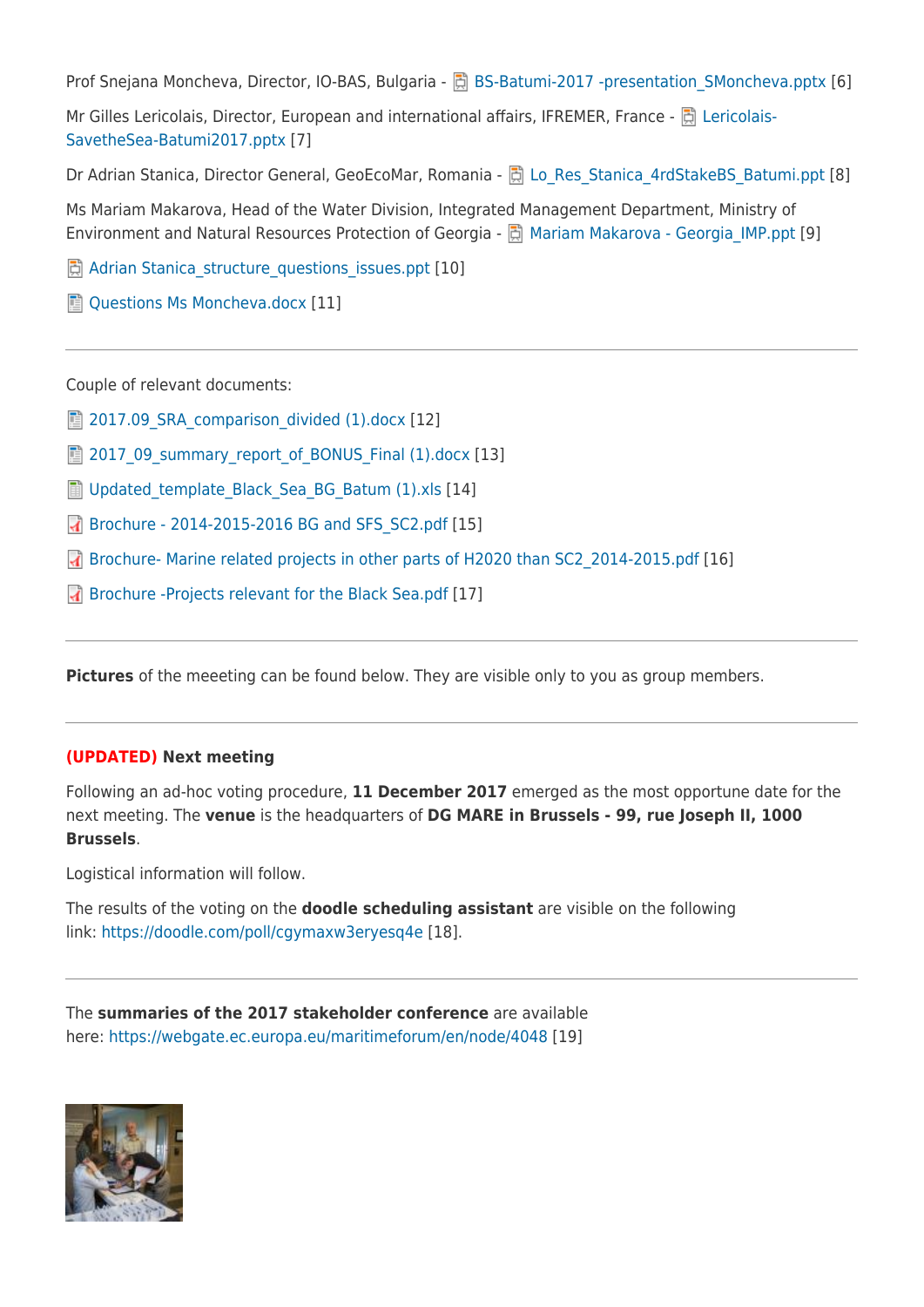## [20]





[22]



[23]



[24]



[25]



[26]



 $[27]$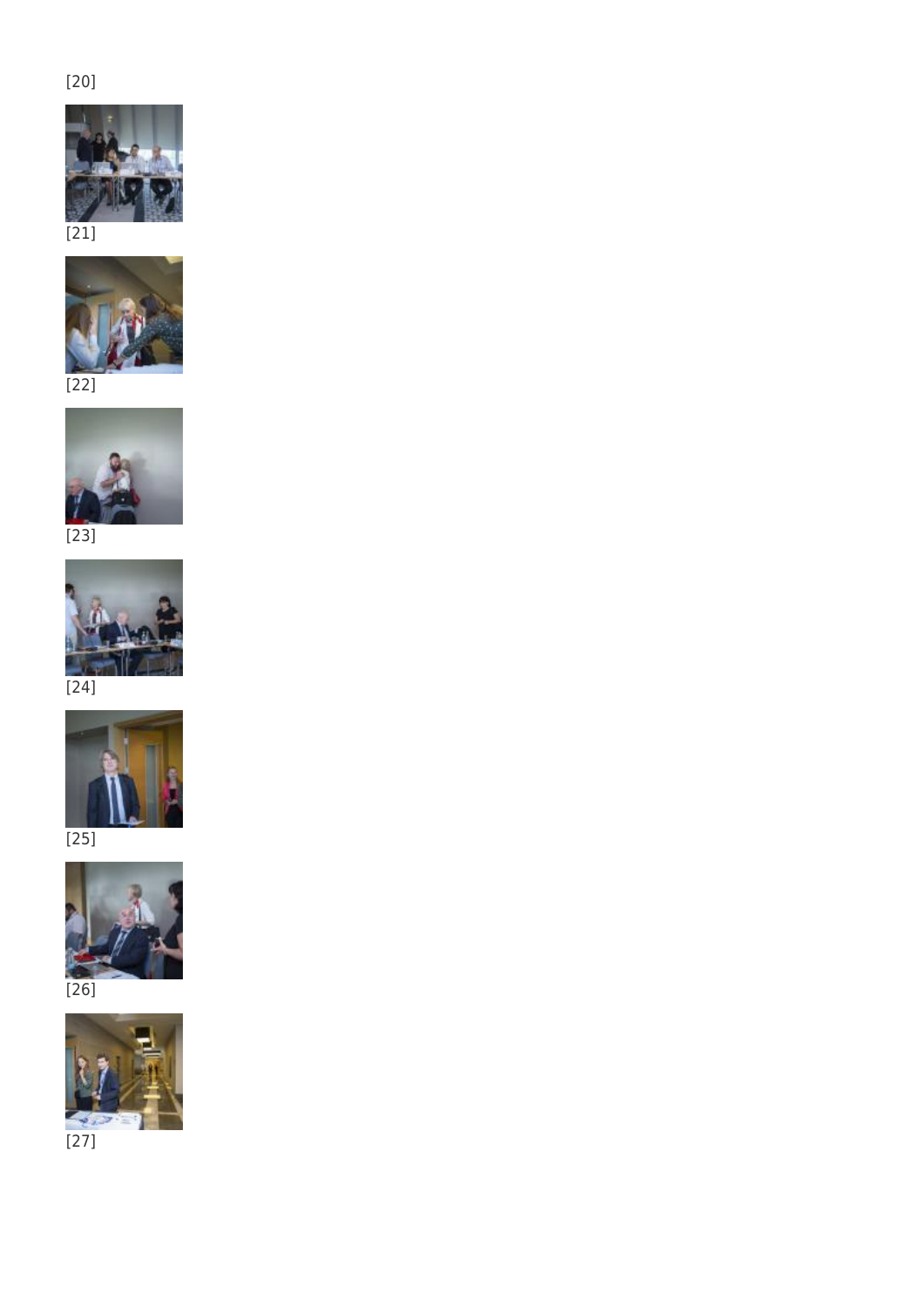



[29]





[31]







[33]



[34]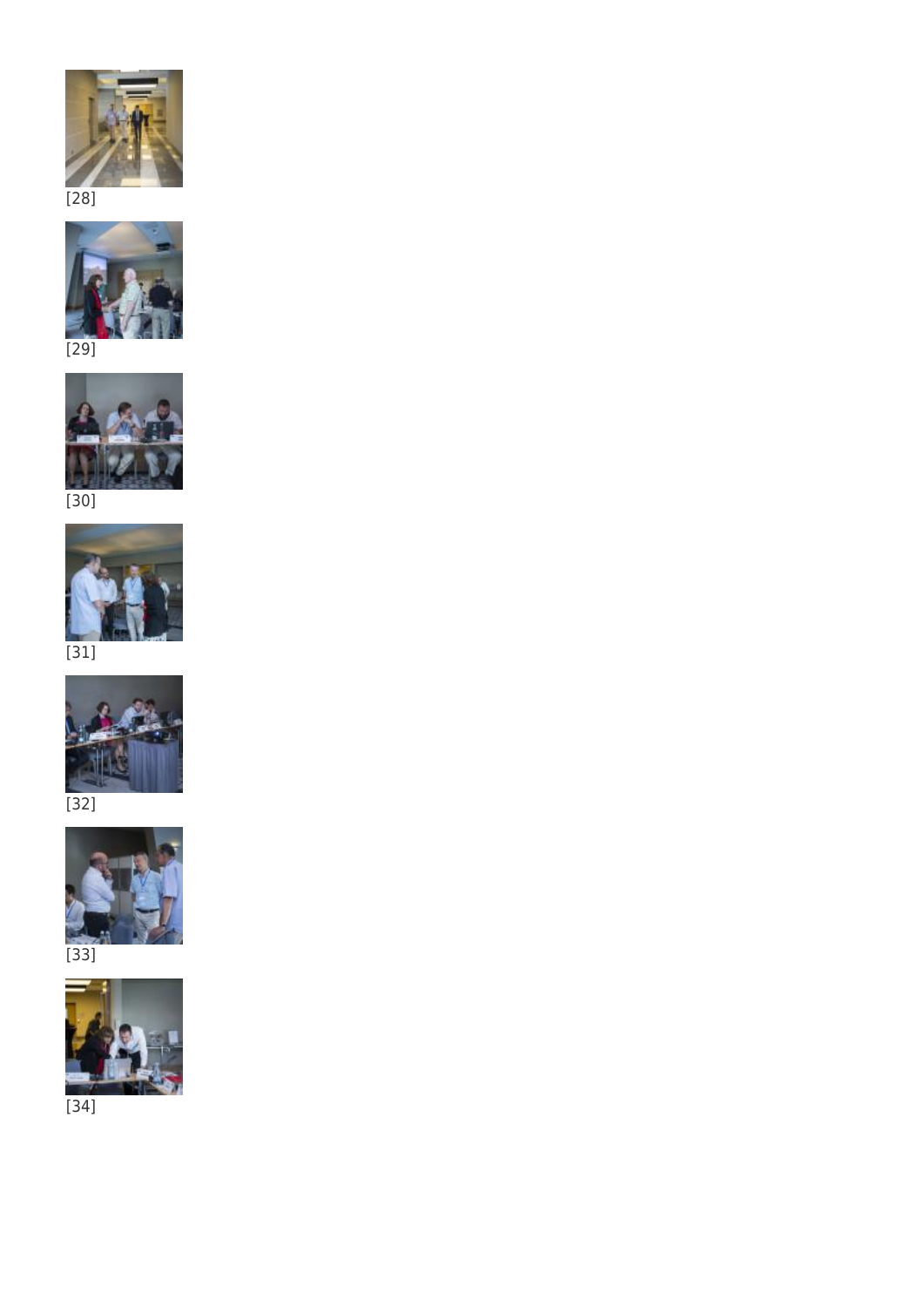



[36]





[38]



[39]



[40]



[41]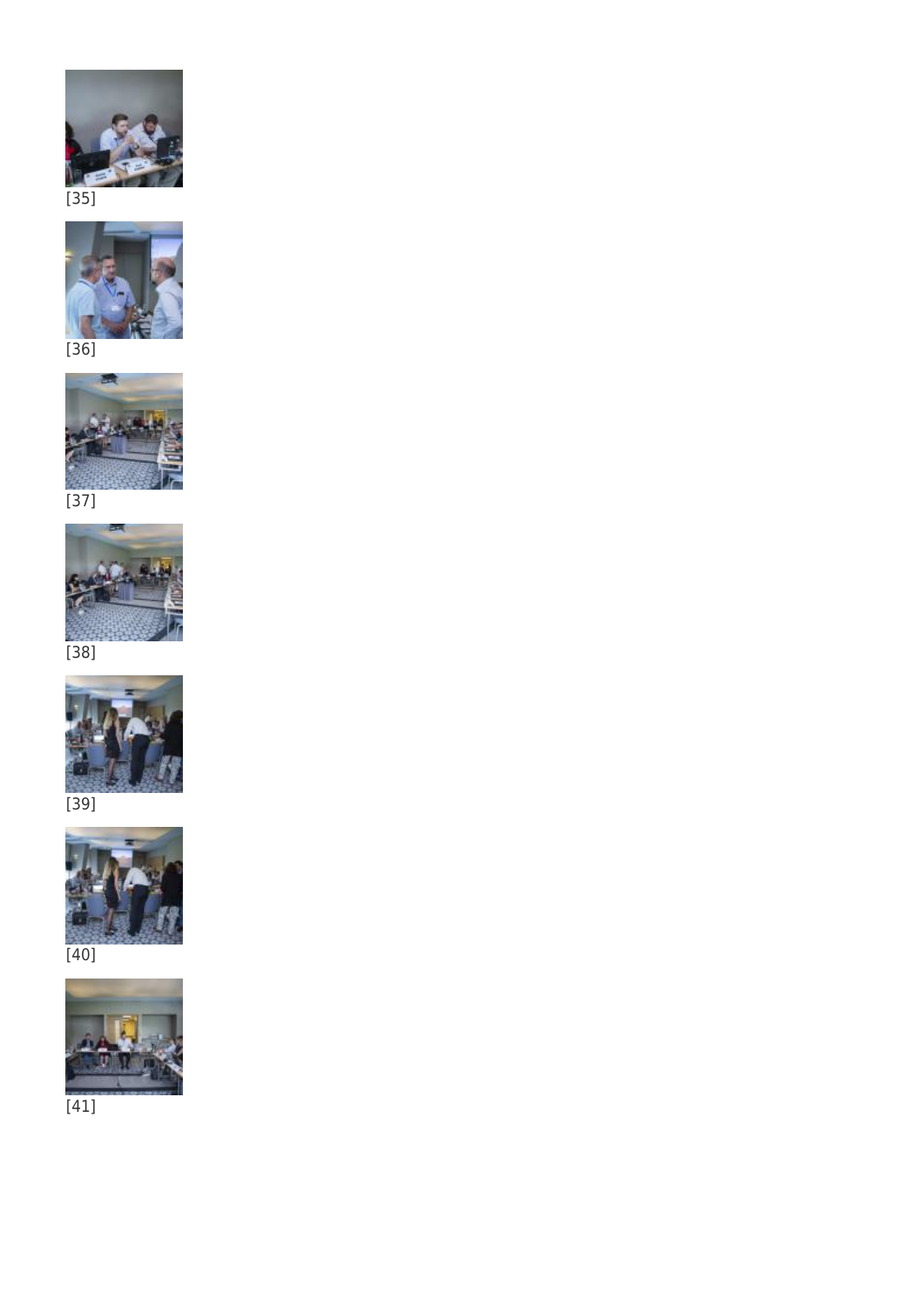



[43]





[45]



[46]





[48]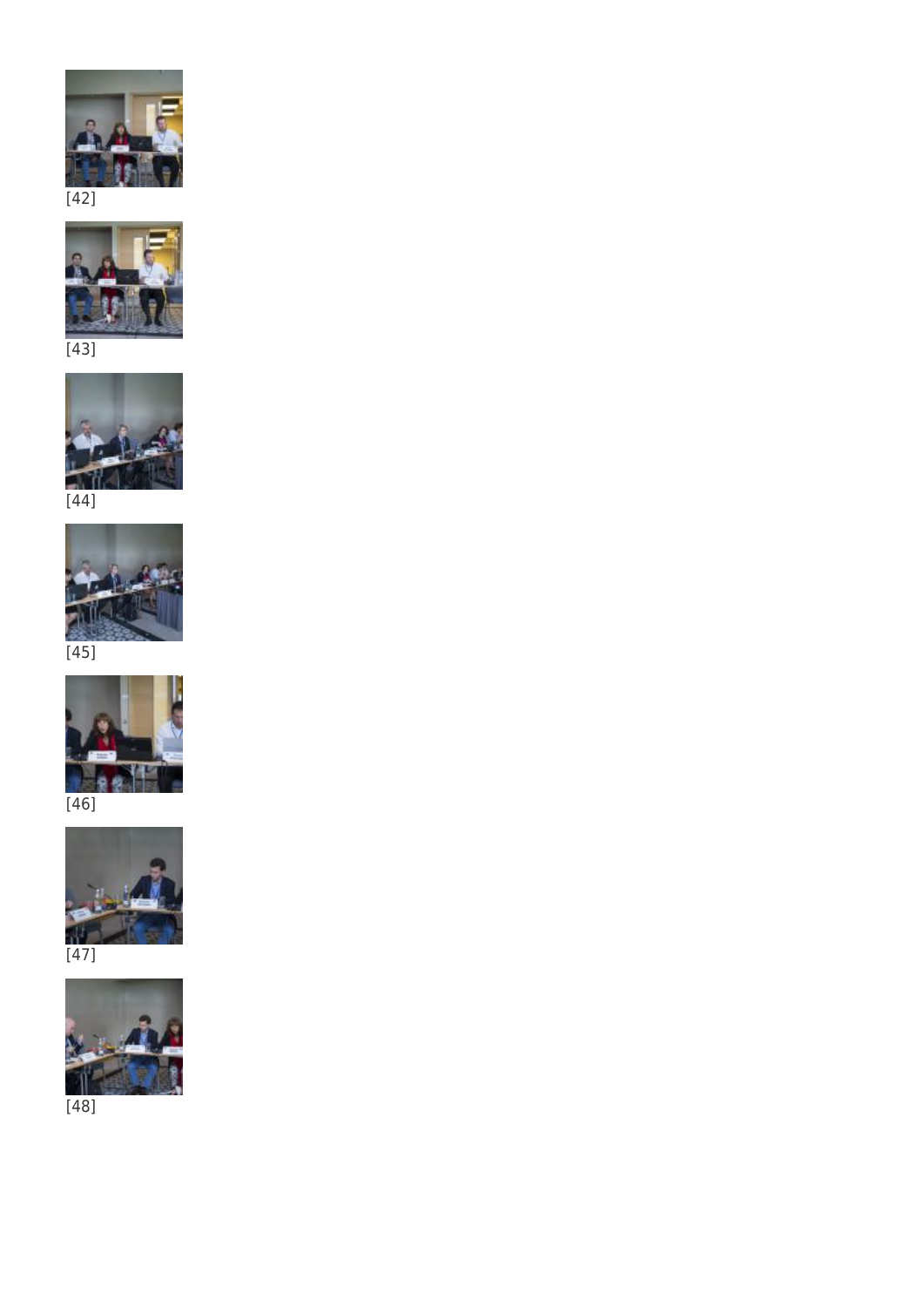



[50]



[51]



[52]



[53]



[54]



[55]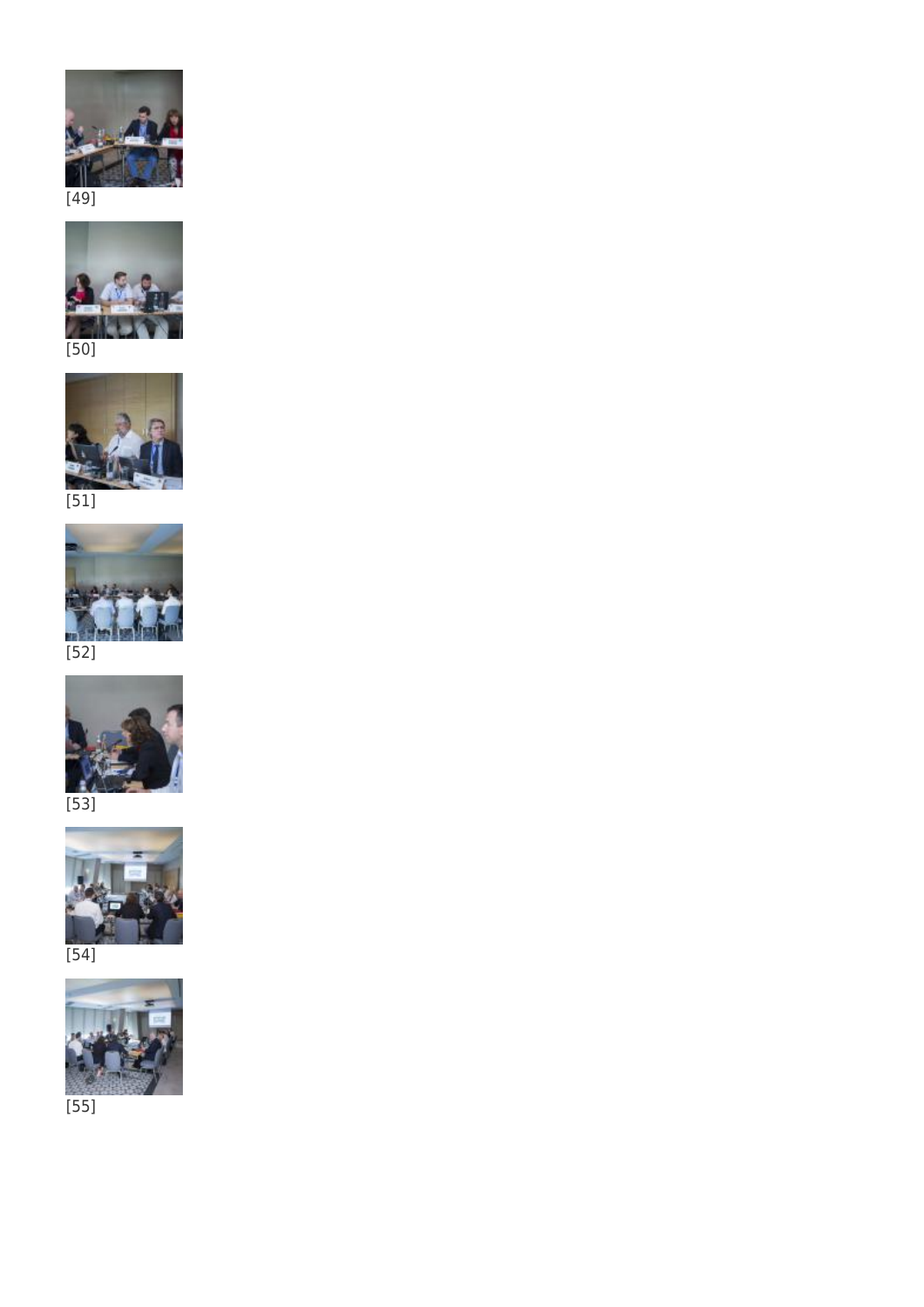



[57]





[59]



[60]



[61]



[62]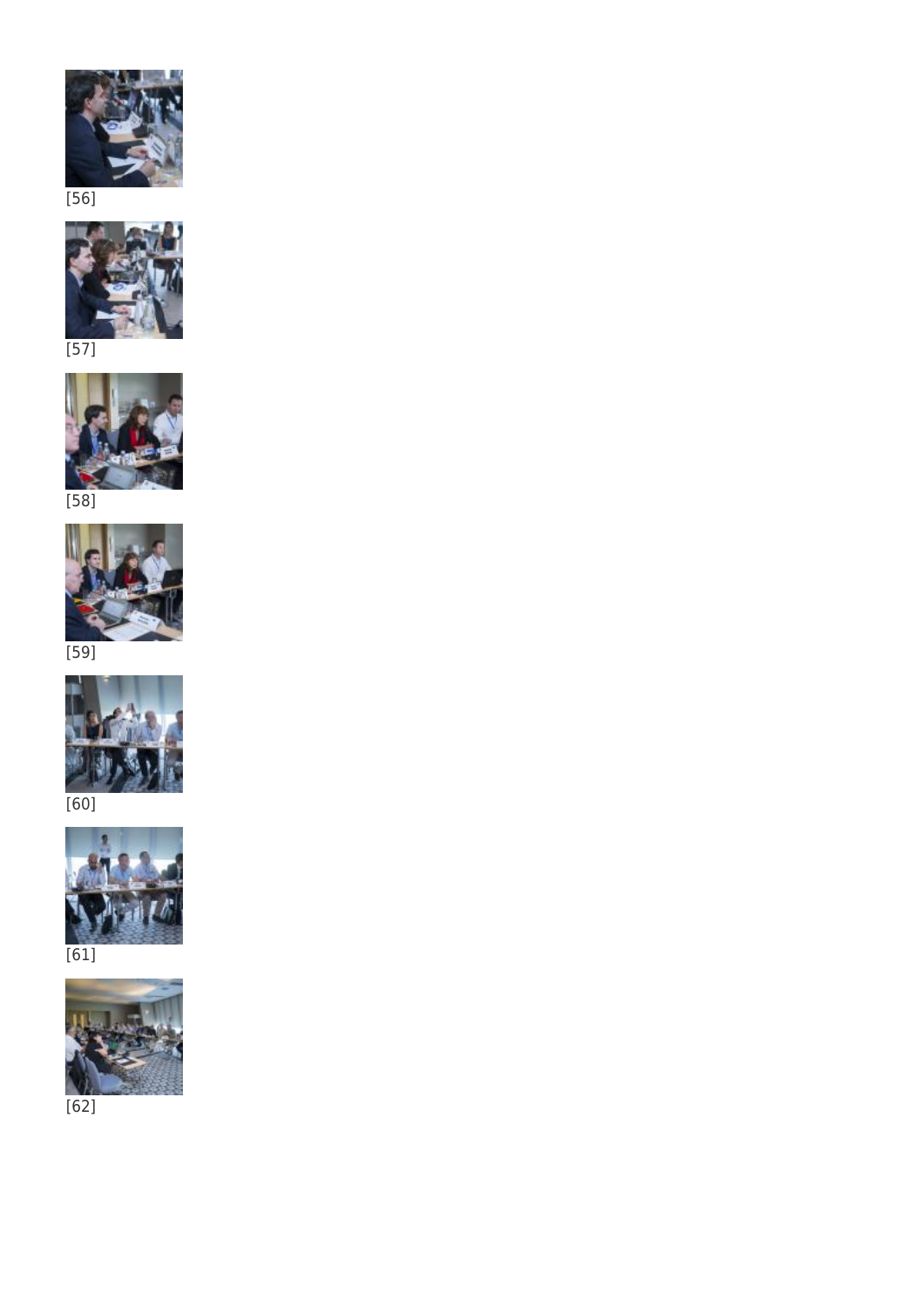



[64]



[65]



[66]



[67]



[68]



[69]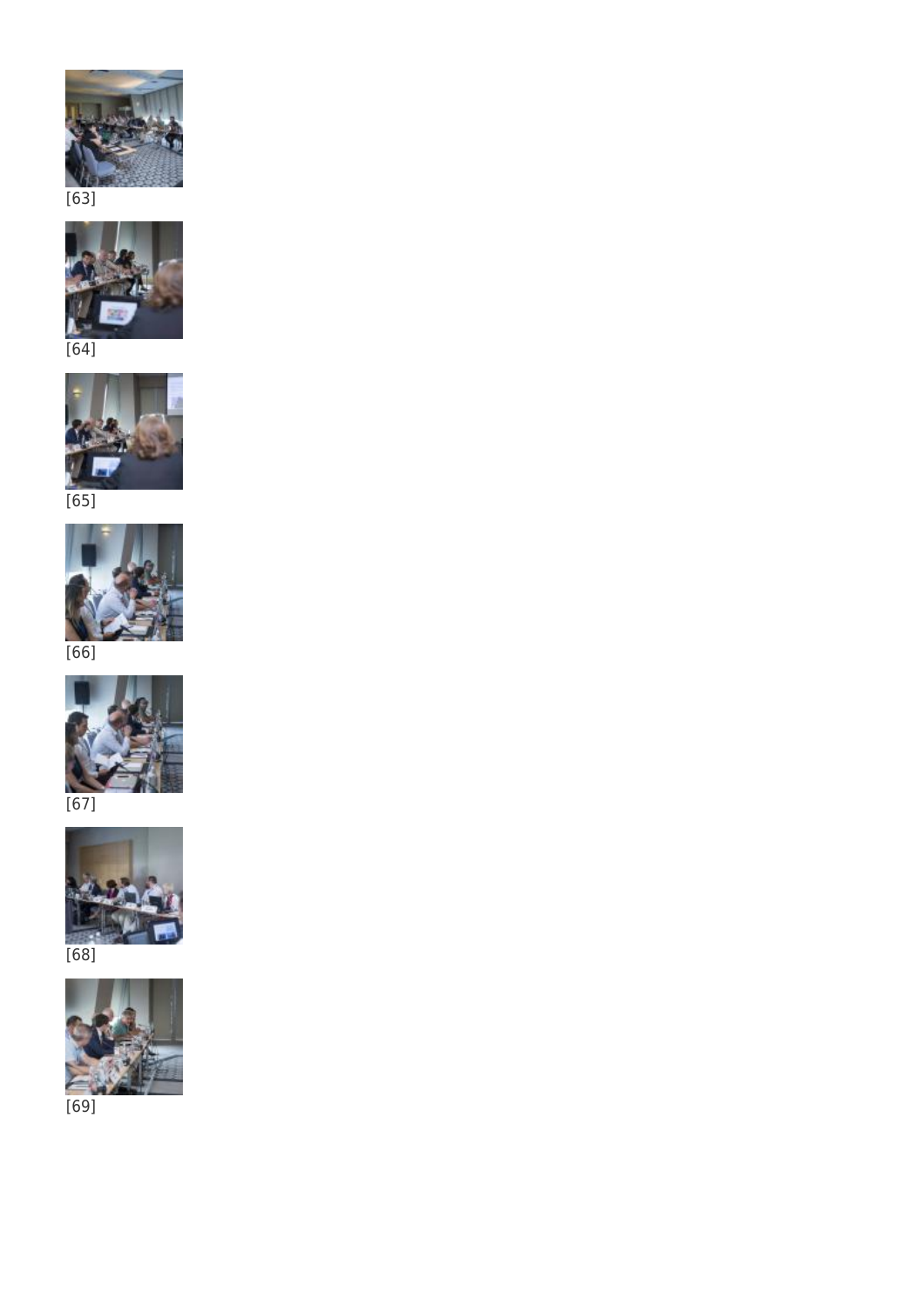



[71]





[73]



[74]



[75]



[76]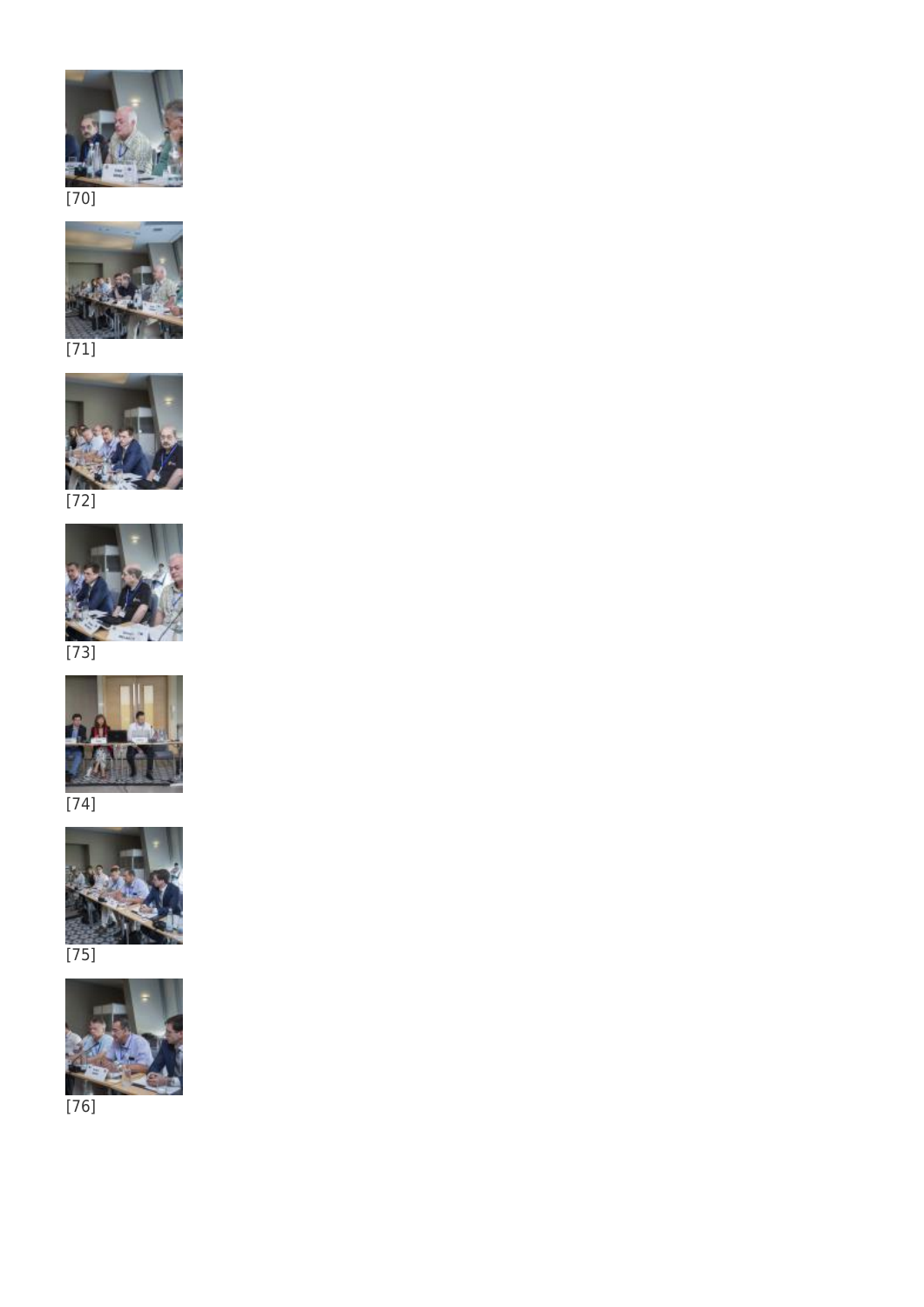

[77]



[78]



[80]



[81]



[82]



[83]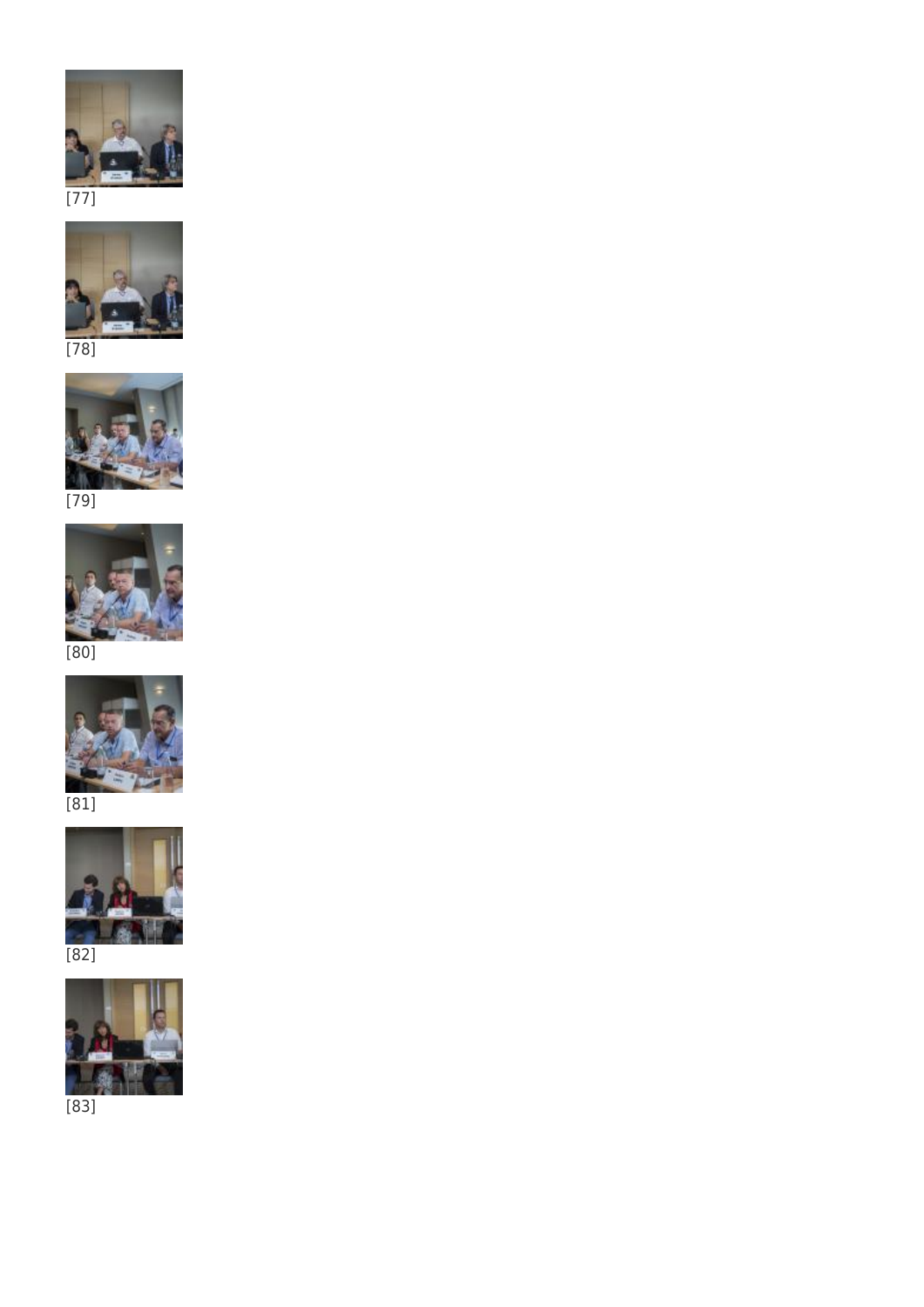





[86]



[87]



[88]



[89]



[90]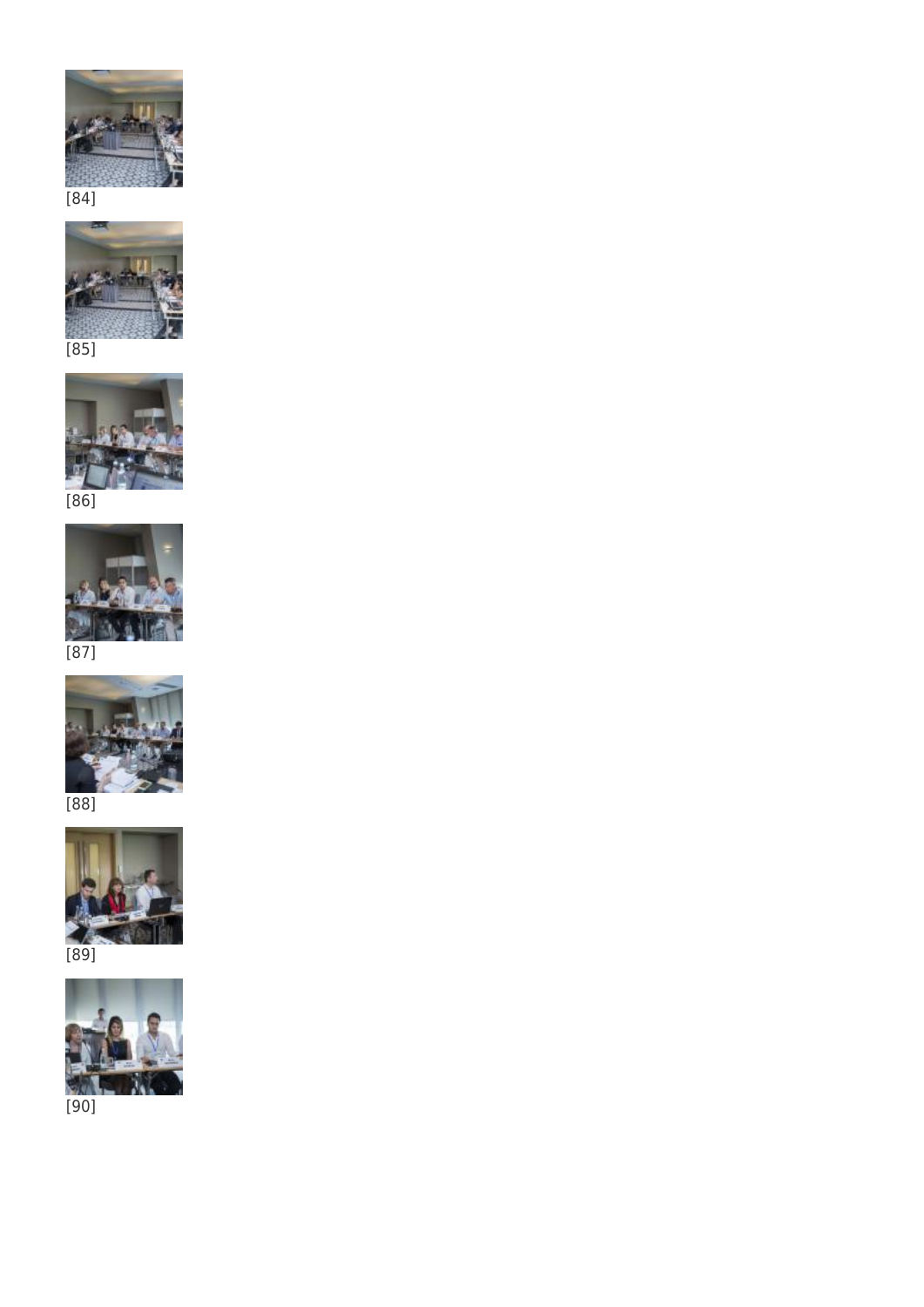



[92]





[94]



[95]



[96]



[97]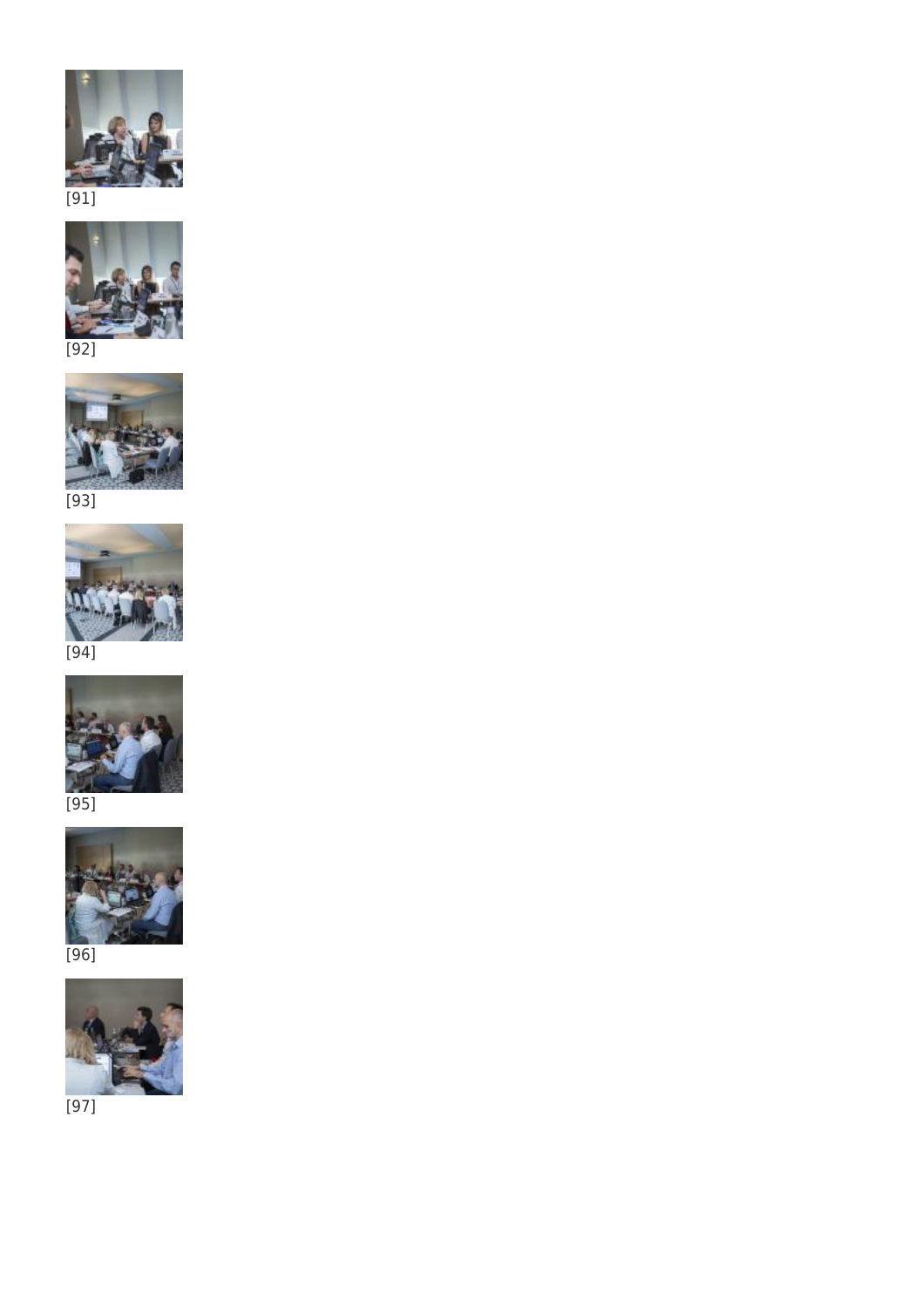



[99]



[101]



[102]



 $[103]$ 



[104]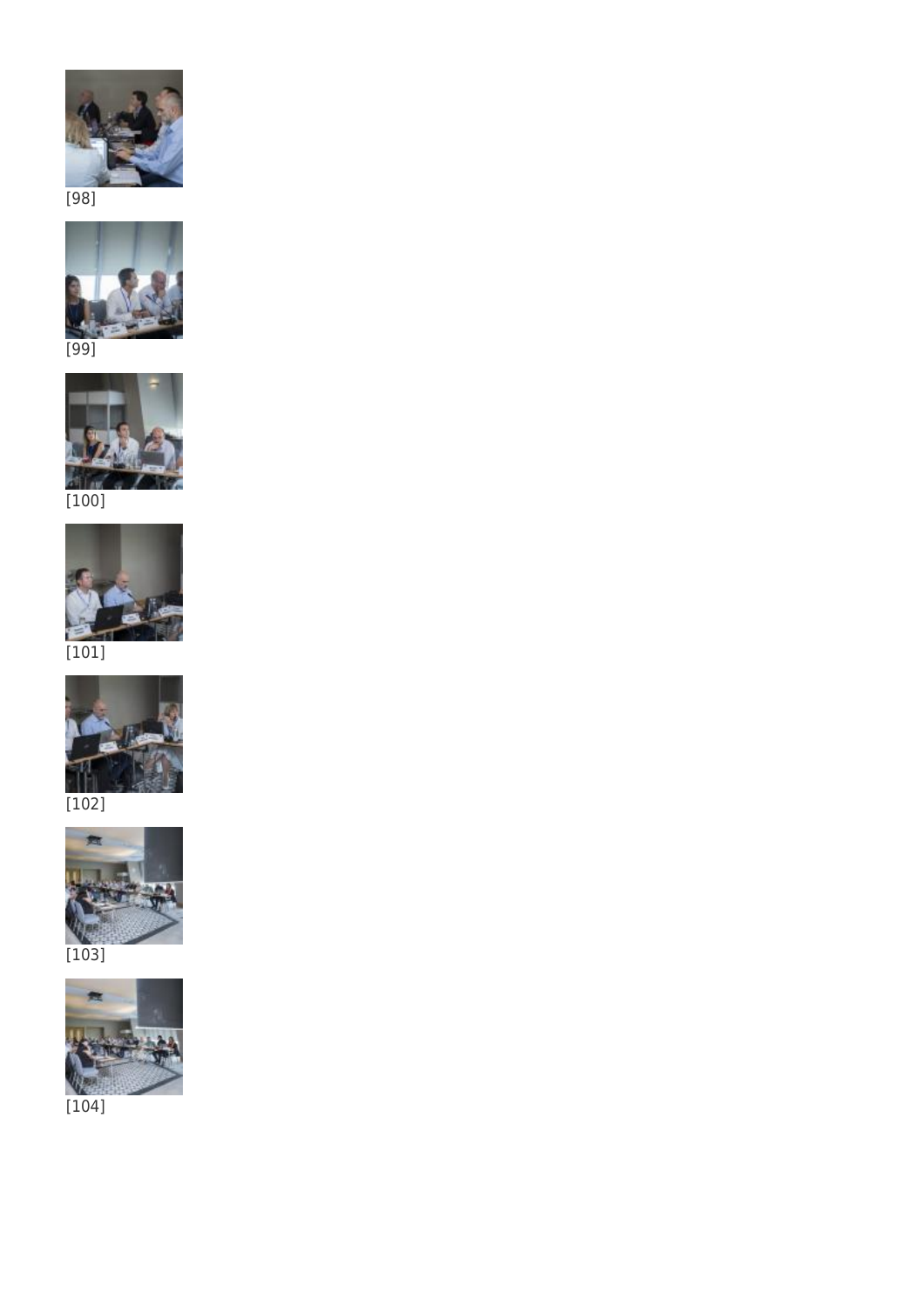



[106]



[107]



[108]



[109]

Published on Maritime Forum ([https://webgate.ec.europa.eu/maritimeforum\)](https://webgate.ec.europa.eu/maritimeforum)

**Source URL:** https://webgate.ec.europa.eu/maritimeforum/en/node/4110?page=0 **Links**

[1] mailto:baris@ims.metu.edu.tr

- [2] mailto:daniel-constantin.strugariu@ec.europa.eu
- [3] https://webgate.ec.europa.eu/maritimeforum/system/files/ListOfParticipants\_14092017.xlsx

[4] https://webgate.ec.europa.eu/maritimeforum/system/files/SIO%20RAS\_overview-full.pptx

[5] https://webgate.ec.europa.eu/maritimeforum/system/files/Batumi\_SG\_0.pptx

[6]

https://webgate.ec.europa.eu/maritimeforum/system/files/BS-Batumi-2017%20-presentation SMoncheva 0 .pptx

[7] https://webgate.ec.europa.eu/maritimeforum/system/files/Lericolais-SavetheSea-Batumi2017\_1.pptx

[8] https://webgate.ec.europa.eu/maritimeforum/system/files/Lo\_Res\_Stanica\_4rdStakeBS\_Batumi\_0.ppt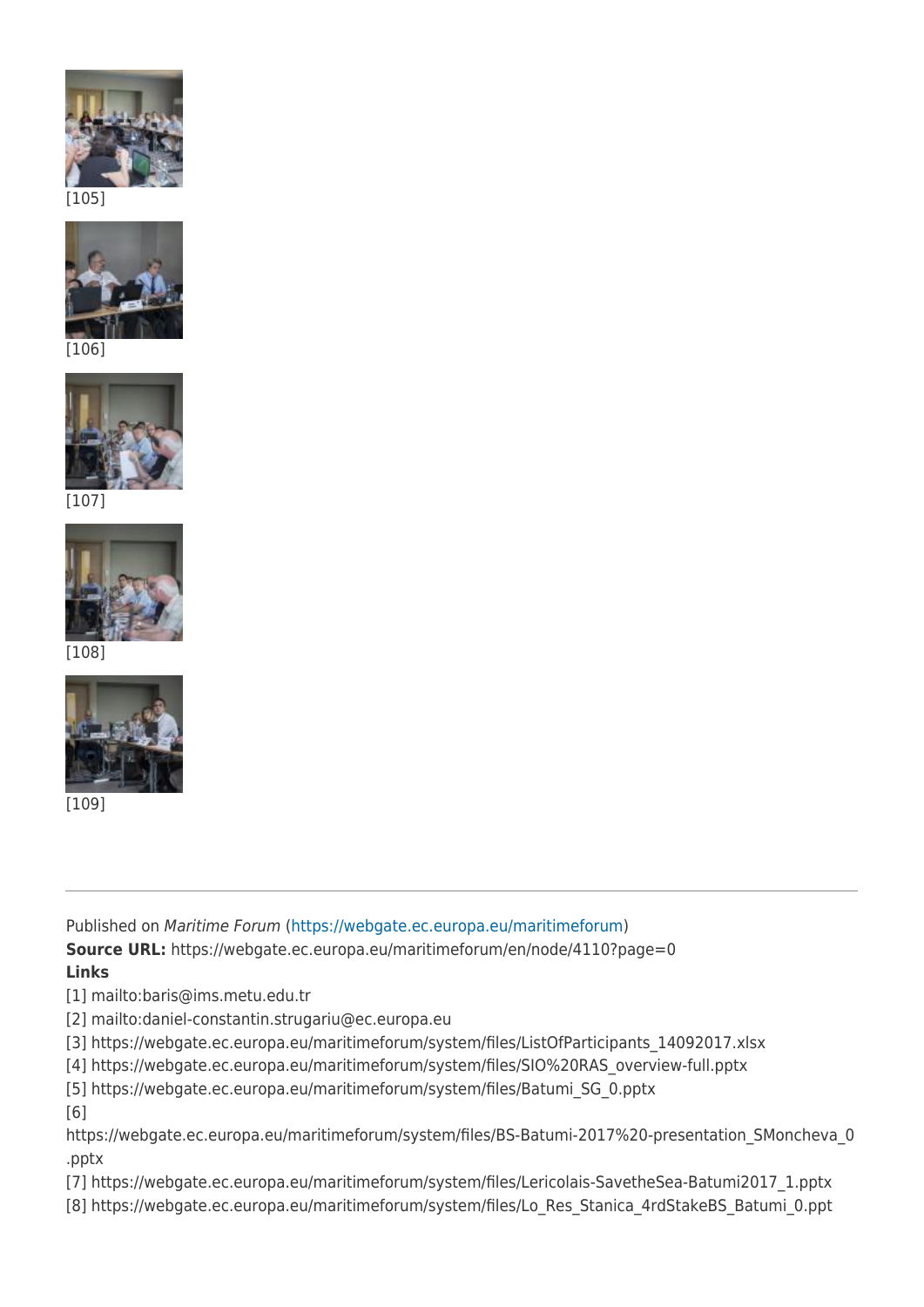[9]

https://webgate.ec.europa.eu/maritimeforum/system/files/Mariam%20Makarova%20-%20Georgia\_IMP\_0.pp t

[10]

https://webgate.ec.europa.eu/maritimeforum/system/files/Adrian%20Stanica structure questions issues 0. ppt

[11] https://webgate.ec.europa.eu/maritimeforum/system/files/Questions%20Ms%20Moncheva\_0.docx [12]

https://webgate.ec.europa.eu/maritimeforum/system/files/2017.09\_SRA\_comparison\_divided%20%281%29 .docx

[13]

https://webgate.ec.europa.eu/maritimeforum/system/files/2017\_09\_summary\_report\_of\_BONUS\_Final%20 %281%29.docx

[14]

https://webgate.ec.europa.eu/maritimeforum/system/files/Updated\_template\_Black\_Sea\_BG\_Batum%20%2 81%29.xls

[15]

https://webgate.ec.europa.eu/maritimeforum/system/files/Brochure%20-%202014-2015-2016%20BG%20a nd%20SFS\_SC2.pdf

[16]

https://webgate.ec.europa.eu/maritimeforum/system/files/Brochure-%20Marine%20related%20projects%2 0in%20other%20parts%20of%20H2020%20than%20SC2\_2014-2015.pdf

[17]

https://webgate.ec.europa.eu/maritimeforum/system/files/Brochure%20-Projects%20relevant%20for%20th e%20Black%20Sea.pdf

[18] https://doodle.com/poll/cgymaxw3eryesq4e

[19] https://webgate.ec.europa.eu/maritimeforum/en/node/4048

[20] https://webgate.ec.europa.eu/maritimeforum/sites/default/files/Dzn%20%283%29.JPG

[21] https://webgate.ec.europa.eu/maritimeforum/sites/default/files/Dzn%20%284%29.JPG

[22] https://webgate.ec.europa.eu/maritimeforum/sites/default/files/Dzn%20%288%29.JPG

[23] https://webgate.ec.europa.eu/maritimeforum/sites/default/files/Dzn%20%2810%29.JPG

[24] https://webgate.ec.europa.eu/maritimeforum/sites/default/files/Dzn%20%2812%29.JPG [25] https://webgate.ec.europa.eu/maritimeforum/sites/default/files/Dzn%20%2814%29.JPG

[26] https://webgate.ec.europa.eu/maritimeforum/sites/default/files/Dzn%20%2816%29\_0.JPG

[27] https://webgate.ec.europa.eu/maritimeforum/sites/default/files/Dzn%20%2820%29.JPG

[28] https://webgate.ec.europa.eu/maritimeforum/sites/default/files/Dzn%20%2821%29.JPG

[29] https://webgate.ec.europa.eu/maritimeforum/sites/default/files/Dzn%20%2823%29.JPG [30] https://webgate.ec.europa.eu/maritimeforum/sites/default/files/Dzn%20%2826%29.JPG

[31] https://webgate.ec.europa.eu/maritimeforum/sites/default/files/Dzn%20%2830%29.JPG

[32] https://webgate.ec.europa.eu/maritimeforum/sites/default/files/Dzn%20%2832%29.JPG

[33] https://webgate.ec.europa.eu/maritimeforum/sites/default/files/Dzn%20%2837%29.JPG

[34] https://webgate.ec.europa.eu/maritimeforum/sites/default/files/Dzn%20%2838%29.JPG

[35] https://webgate.ec.europa.eu/maritimeforum/sites/default/files/Dzn%20%2839%29.JPG

[36] https://webgate.ec.europa.eu/maritimeforum/sites/default/files/Dzn%20%2840%29.JPG

[37] https://webgate.ec.europa.eu/maritimeforum/sites/default/files/Dzn%20%2842%29.JPG

[38] https://webgate.ec.europa.eu/maritimeforum/sites/default/files/Dzn%20%2843%29.JPG

[39] https://webgate.ec.europa.eu/maritimeforum/sites/default/files/Dzn%20%2844%29.JPG

[40] https://webgate.ec.europa.eu/maritimeforum/sites/default/files/Dzn%20%2845%29.JPG

[41] https://webgate.ec.europa.eu/maritimeforum/sites/default/files/Dzn%20%2846%29.JPG [42] https://webgate.ec.europa.eu/maritimeforum/sites/default/files/Dzn%20%2847%29.JPG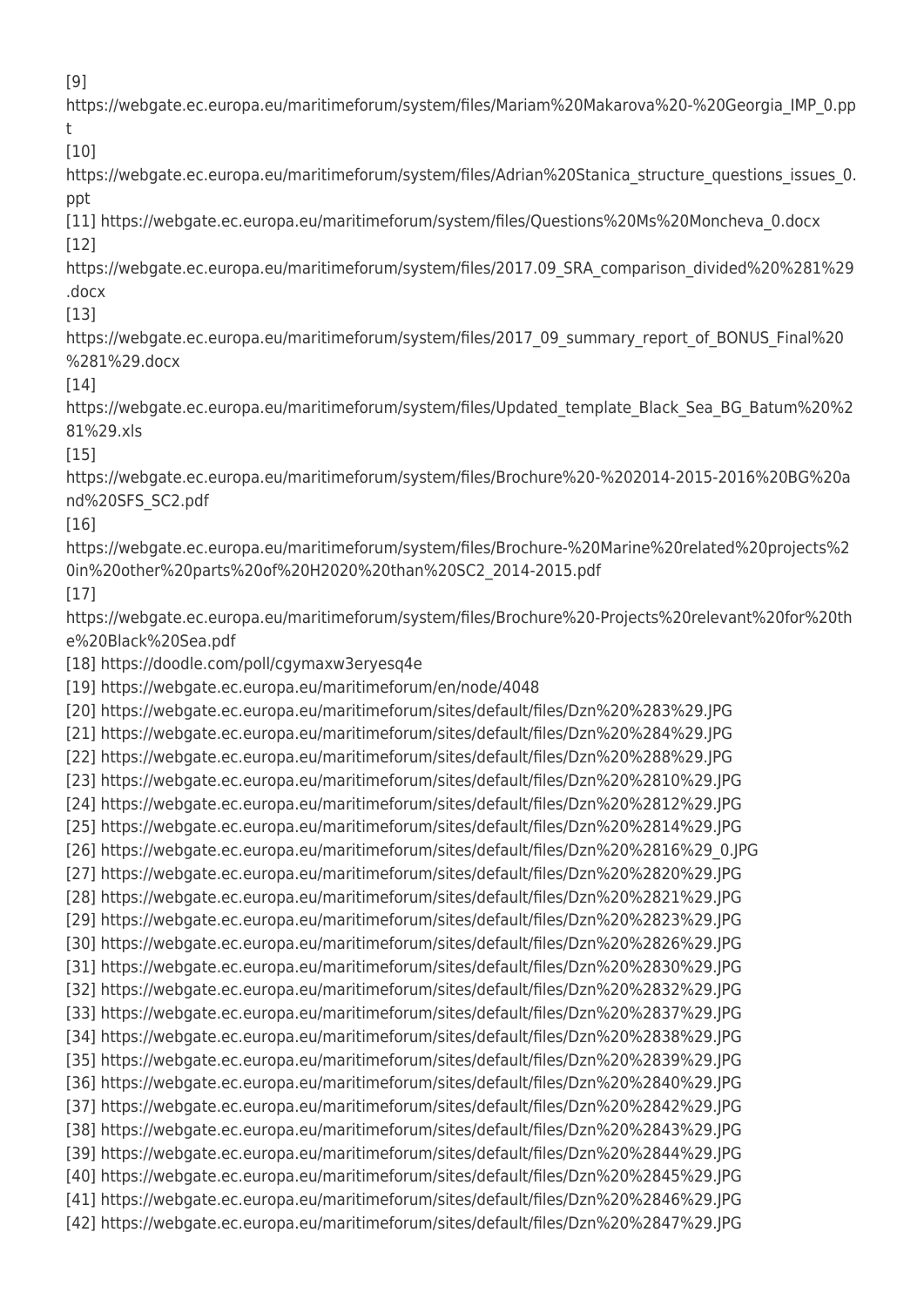[43] https://webgate.ec.europa.eu/maritimeforum/sites/default/files/Dzn%20%2848%29.JPG [44] https://webgate.ec.europa.eu/maritimeforum/sites/default/files/Dzn%20%2849%29.JPG [45] https://webgate.ec.europa.eu/maritimeforum/sites/default/files/Dzn%20%2850%29.JPG [46] https://webgate.ec.europa.eu/maritimeforum/sites/default/files/Dzn%20%2851%29.JPG [47] https://webgate.ec.europa.eu/maritimeforum/sites/default/files/Dzn%20%2852%29.JPG [48] https://webgate.ec.europa.eu/maritimeforum/sites/default/files/Dzn%20%2853%29.JPG [49] https://webgate.ec.europa.eu/maritimeforum/sites/default/files/Dzn%20%2854%29.JPG [50] https://webgate.ec.europa.eu/maritimeforum/sites/default/files/Dzn%20%2855%29.JPG [51] https://webgate.ec.europa.eu/maritimeforum/sites/default/files/Dzn%20%2856%29.JPG [52] https://webgate.ec.europa.eu/maritimeforum/sites/default/files/Dzn%20%2857%29.JPG [53] https://webgate.ec.europa.eu/maritimeforum/sites/default/files/Dzn%20%2858%29.JPG [54] https://webgate.ec.europa.eu/maritimeforum/sites/default/files/Dzn%20%2859%29.JPG [55] https://webgate.ec.europa.eu/maritimeforum/sites/default/files/Dzn%20%2860%29.JPG [56] https://webgate.ec.europa.eu/maritimeforum/sites/default/files/Dzn%20%2861%29.JPG [57] https://webgate.ec.europa.eu/maritimeforum/sites/default/files/Dzn%20%2862%29.JPG [58] https://webgate.ec.europa.eu/maritimeforum/sites/default/files/Dzn%20%2863%29.JPG [59] https://webgate.ec.europa.eu/maritimeforum/sites/default/files/Dzn%20%2864%29.JPG [60] https://webgate.ec.europa.eu/maritimeforum/sites/default/files/Dzn%20%2865%29.JPG [61] https://webgate.ec.europa.eu/maritimeforum/sites/default/files/Dzn%20%2866%29.JPG [62] https://webgate.ec.europa.eu/maritimeforum/sites/default/files/Dzn%20%2867%29.JPG [63] https://webgate.ec.europa.eu/maritimeforum/sites/default/files/Dzn%20%2869%29.JPG [64] https://webgate.ec.europa.eu/maritimeforum/sites/default/files/Dzn%20%2870%29.JPG [65] https://webgate.ec.europa.eu/maritimeforum/sites/default/files/Dzn%20%2871%29.JPG [66] https://webgate.ec.europa.eu/maritimeforum/sites/default/files/Dzn%20%2872%29.JPG [67] https://webgate.ec.europa.eu/maritimeforum/sites/default/files/Dzn%20%2873%29.JPG [68] https://webgate.ec.europa.eu/maritimeforum/sites/default/files/Dzn%20%2874%29.JPG [69] https://webgate.ec.europa.eu/maritimeforum/sites/default/files/Dzn%20%2877%29.JPG [70] https://webgate.ec.europa.eu/maritimeforum/sites/default/files/Dzn%20%2878%29.JPG [71] https://webgate.ec.europa.eu/maritimeforum/sites/default/files/Dzn%20%2879%29.JPG [72] https://webgate.ec.europa.eu/maritimeforum/sites/default/files/Dzn%20%2880%29.JPG [73] https://webgate.ec.europa.eu/maritimeforum/sites/default/files/Dzn%20%2881%29.JPG [74] https://webgate.ec.europa.eu/maritimeforum/sites/default/files/Dzn%20%2882%29.JPG [75] https://webgate.ec.europa.eu/maritimeforum/sites/default/files/Dzn%20%2883%29.JPG [76] https://webgate.ec.europa.eu/maritimeforum/sites/default/files/Dzn%20%2884%29.JPG [77] https://webgate.ec.europa.eu/maritimeforum/sites/default/files/Dzn%20%2885%29.JPG [78] https://webgate.ec.europa.eu/maritimeforum/sites/default/files/Dzn%20%2886%29.JPG [79] https://webgate.ec.europa.eu/maritimeforum/sites/default/files/Dzn%20%2887%29.JPG [80] https://webgate.ec.europa.eu/maritimeforum/sites/default/files/Dzn%20%2888%29.JPG [81] https://webgate.ec.europa.eu/maritimeforum/sites/default/files/Dzn%20%2889%29.JPG [82] https://webgate.ec.europa.eu/maritimeforum/sites/default/files/Dzn%20%2890%29.JPG [83] https://webgate.ec.europa.eu/maritimeforum/sites/default/files/Dzn%20%2891%29.JPG [84] https://webgate.ec.europa.eu/maritimeforum/sites/default/files/Dzn%20%2892%29.JPG [85] https://webgate.ec.europa.eu/maritimeforum/sites/default/files/Dzn%20%2893%29\_0.JPG [86] https://webgate.ec.europa.eu/maritimeforum/sites/default/files/Dzn%20%2894%29\_0.JPG [87] https://webgate.ec.europa.eu/maritimeforum/sites/default/files/Dzn%20%2895%29.JPG [88] https://webgate.ec.europa.eu/maritimeforum/sites/default/files/Dzn%20%2896%29.JPG [89] https://webgate.ec.europa.eu/maritimeforum/sites/default/files/Dzn%20%2897%29\_0.JPG [90] https://webgate.ec.europa.eu/maritimeforum/sites/default/files/Dzn%20%2898%29.JPG [91] https://webgate.ec.europa.eu/maritimeforum/sites/default/files/Dzn%20%2899%29.JPG [92] https://webgate.ec.europa.eu/maritimeforum/sites/default/files/Dzn%20%28100%29.JPG